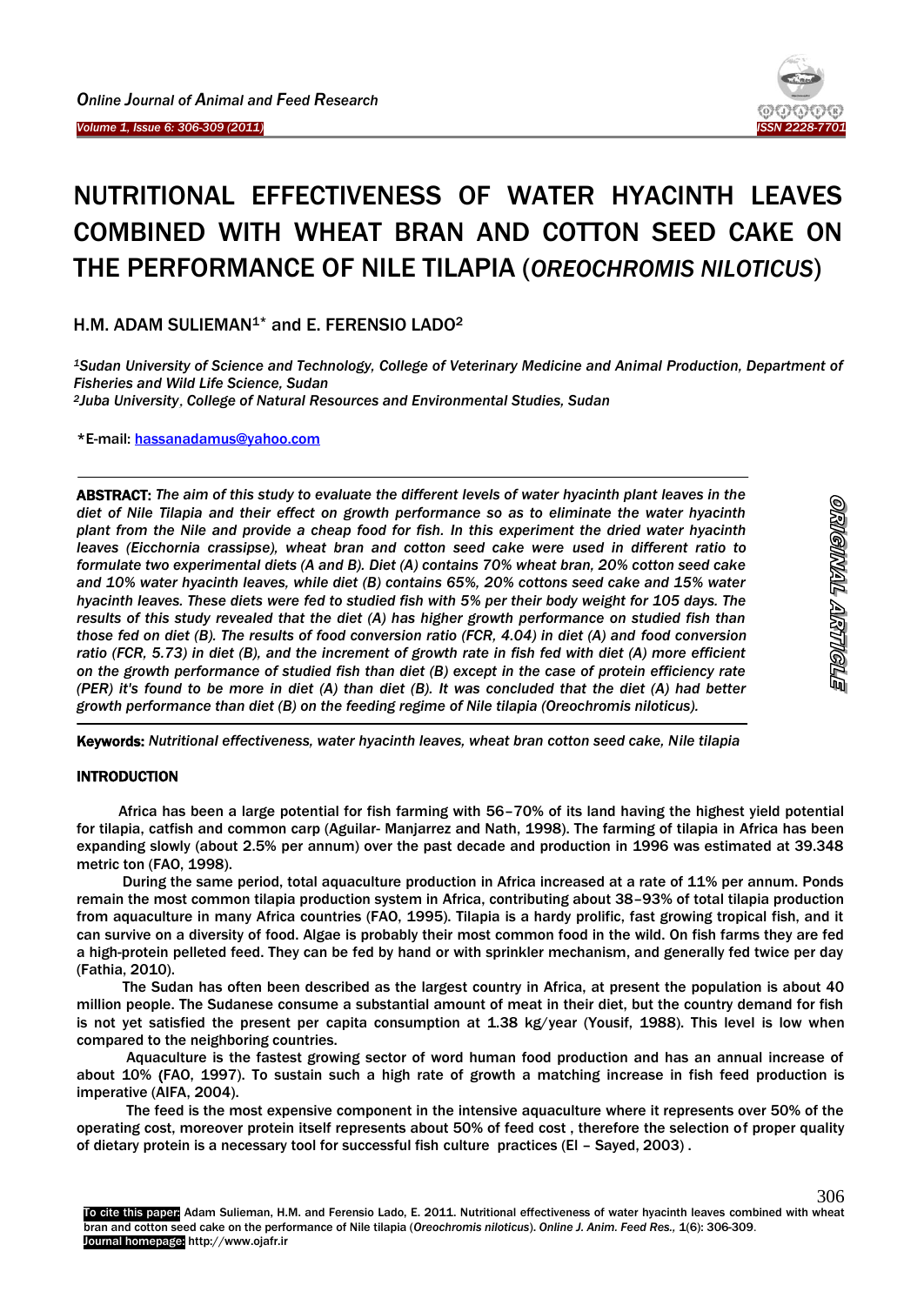Fish meal is considered the most desirable animal protein ingredient in aquaculture feeds because of its high protein content, balance amino acid profile, high digest ability and palatability, and as a source of essential fatty acid (Hardy and Tacon, 2002) .Therefore, fish nutritionists have made several attempts to partially or totally replace fish meal with less expensive and locally available protein sources.

In this aspect, a several feed ingredients have been investigated in an attempt to find substitutes for fish meal in the diets of tilapia.

These include animal protein sources such as, the fishery by- products, shrimps meal, and feather, bone meal and blood meal. Plant protein sources including soy bean meal cotton seed meal, ground nut meal, wheat bran meal, sunflower cake and water hyacinth plants (Ogunji, 2004; El–Sayed, 1999; El–Sayed and Tacon, 1997). Cottonseed, groundnut and sun flower cakes are one of the best plant protein sources for tilapia in developing countries due to its high availability, relatively low price, good protein content not less than 26.54% depending on processing methods and amino acid profile (FAO, 2004. Replacement of fishmeal by cheaper ingredients of either animal or vegetable origin in aquatic animal feed is necessary because of the rising cost and uncertain availability of fishmeal (Kaushik, 1995; Higgs et al., 1979). These feeds are not only considerably cheaper than fish meal but also enjoy high availability and accessibility in certain regions of the world. Soy bean meal and wheat bran meal has been used as a protein source in diets of various fish species (Jackson et al., 1982 and Xie et al., 2001).

The protein of plant leaves can be used after it has been extracted; water hyacinth is a warm water aquatic plant widespread in many countries, such as Sudan in Africa and other countries particularly during the summer months with its highest growth in July. Which was a very widely distributed weed in the River Nile, could double its population every seven days to yield an annual productivity of 930–2900 tons/hectares (Laro and Bressani, 1982). Water hyacinth has a multitude of direct and indirect effects on almost all aspects of human life once a water body on which man so much depends is invaded and covered by the weed mats (Schneider, 1996): fisheries; water supply; hydroelectric power generation; human health; agriculture; transport; biodiversity; evapo-transpiration and increased cost of water treatment are some of the adverse effects.

Hence, research in fish nutrition that will utilize locally available ingredients plant protein sources and fabricated equipment without reducing the quality of the feed is urgent and crucial to the overall success of aquaculture development, growth and expansion in Africa. The main aims of this study to study the different levels of water hyacinth plant leaves protein in the diets of Nile tilapia and their effect on growth performance so as to eliminate the water hyacinth plant from the Nile and provide a cheap food for fish.

#### MATERIALS AND METHODS

#### Diet formulation

Water hyacinth leaves (*Eichhornia crassipes*) weeds were collected from Blue Nile and White Nile near to Sennar and Juba cities (Sudan). The roots and stems of plant were removed and the rest of plants were washed with running tap water to minimize the adhesive materials, then dried under natural sunlight and stored at room temperature until used. The ground dried water hyacinth plant leaves, were added in to the diets by different ratio (in percentage) 10% and 15% in diet A and B respectively, to formulate two different experimental diets (A) and (B).

Scarified fish samples at the beginning and at the end of experiment from each groups randomly were selected and ground homogenously, in addition to samples of experimental diets (A and B) were taken both to Lab of Nutrition of Khartoum University, to determine the proximate analysis (Moisture, Dry Matter, Ash ,Fat, Crude Protein using the method of AOAC (1980). Nitrogen free energy (NFE) was determined according to Halver (1997) formula (NFE%= 100 - (Crude protein %+ fat %+ash % + moisture %)

| Table 1 - Shows the proximate analysis of fish samples at the beginning of experiment and samples |                 |            |                      |      |      |            |
|---------------------------------------------------------------------------------------------------|-----------------|------------|----------------------|------|------|------------|
| of experimental diets (A and B)                                                                   |                 |            |                      |      |      |            |
| Parameters                                                                                        | <b>Moisture</b> | Dry matter | <b>Crude Protein</b> | Ash  | Fat  | <b>NFE</b> |
| <b>Treatment</b>                                                                                  | %               | %          | %                    | %    | %    | %          |
| Initial fish flesh                                                                                | 67.2            | 32.80      | 20.41                | 7.07 | 0.28 | 39.42      |
| Diet(A)                                                                                           | 7.8             | 92.20      | 31.75                | 7.53 | 1.54 | 51.38      |
| Diet (B)                                                                                          | 5.63            | 94.37      | 29.40                | 7.06 | 1.56 | 56.35      |
| NFE=Nitrogen free energy                                                                          |                 |            |                      |      |      |            |

|                         | <b>Table 2 - Shows the levels of different ingredients of experimental diets (A) and (B)</b> |          |
|-------------------------|----------------------------------------------------------------------------------------------|----------|
| <b>Parameters</b>       | Diet (A)                                                                                     | Diet (B) |
| Water hyacinth leaves   | 10%                                                                                          | 15%      |
| Wheat bran meal         | 70%                                                                                          | 65%      |
| <b>Cotton seed cake</b> | 20%                                                                                          | 20%      |
| <b>Total</b>            | 100%                                                                                         | 100%     |

#### Experimental Trial

Total number of (150) fingerlings of Nile tilapia with an average initial body weight of (22.95 g), standard length (7.8 cm) and total length (13.12 cm) were collected from the fish farm of the department of fisheries and

To cite this paper: Adam Sulieman, H.M. and Ferensio Lado, E. 2011. Nutritional effectiveness of water hyacinth leaves combined with wheat bran and cotton seed cake on the performance of Nile tilapia (*Oreochromis niloticus*). *Online J. Anim. Feed Res.,* 1(6): 306-309. Journal homepage: http://www.ojafr.ir

307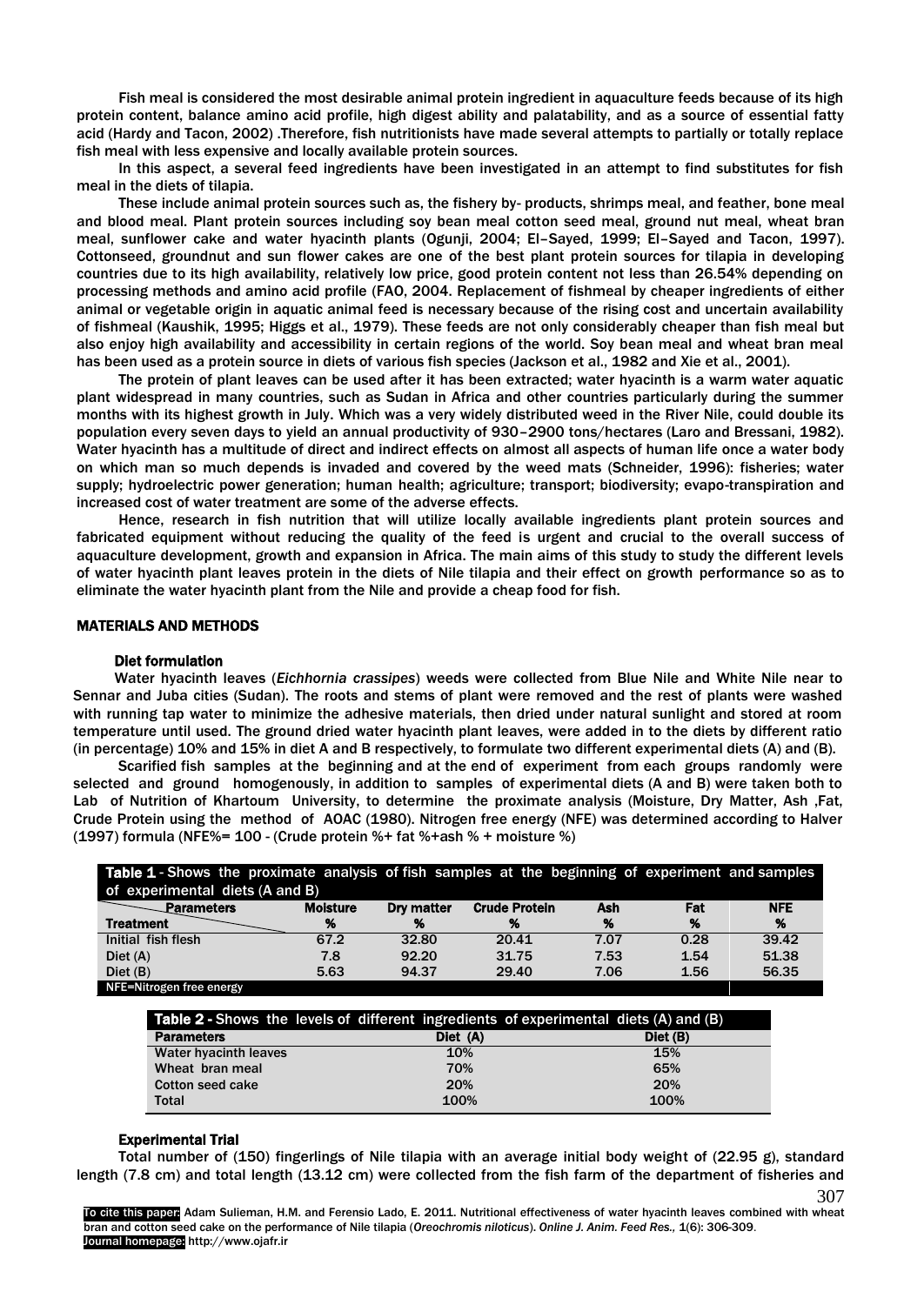wildlife science, College of Veterinary Medicine and Animal production, Sudan University of Science and Technology using suitable gillnet and distributed in to experimental aquaria.

Aerators were used for aerating the water of experimental aquaria. The pH and temperature were recorded every day, using pH electronic meter (model, No. 201) and thermometer.

The fingerlings were acclimatized for ten days to the experimental aquaria conditions and feeding regime. Fish were daily offered the diets at a rate of 5% biomass per day for the studied period. Fish were weighed every fifteen days and the amount of feed for each aquarium was adjusted accordingly. The daily ration was introduced at 9 am and 3 pm. The water of aquaria was changing half of the water in each aquarium every day.

### RESULTS AND DISCUSSION

The nutritional effectiveness of different levels of water hyacinth leaves (10% and 15%) combined with wheat bran meal in two experimental diets A and B on the performance of Nile tilapia (*Oreochromis niloticus*) were showed in the Tables 3 and 4.

The result of diets (A) on growth performance of studied fish was showed a better value than the diets (B) as recorded in Tables 3 and 4.

| Table 3 - Shows chemical analysis of final fish flesh that fed on experimental different diets (A and B)                        |           |                             |            |      |      |            |  |  |
|---------------------------------------------------------------------------------------------------------------------------------|-----------|-----------------------------|------------|------|------|------------|--|--|
| <b>Experimental Diet</b>                                                                                                        |           | <b>Proximate Parameters</b> |            |      |      |            |  |  |
|                                                                                                                                 | <b>DM</b> | мо                          | <b>ASH</b> | СP   | EE   | <b>NFE</b> |  |  |
| Diet(A)                                                                                                                         | 22.4      | 77.6                        | 7.89       | 17.5 | 1.5  | 50.61      |  |  |
| Diet(B)                                                                                                                         | 20.9      | 79.1                        | 6.90       | 14.0 | 1.90 | 56.3       |  |  |
| Values are means of 14 fish for each group $DM = Dw$ matter $MO = M$ oisture sontent $CD = Cru$ a protein $FE =$ either extract |           |                             |            |      |      |            |  |  |

Values are means of 14 fish for each group. DM= Dry matter. MO= Moisture content. CP = Crude protein. EE = either extract. NFE=Nitrogen free energy

| Table 4 - Shows the average values of fish growth performance of the two |          |          |  |  |
|--------------------------------------------------------------------------|----------|----------|--|--|
| fish groups fed with diets (A and B) during the experimental period      |          |          |  |  |
| <b>Parameters</b>                                                        | Diet (A) | Diet (B) |  |  |
| Initial total length                                                     | 10.9     | 10.9     |  |  |
| <b>Final total length</b>                                                | 17.57    | 17.21    |  |  |
| Increment in total length                                                | 7.67     | 7.31     |  |  |
| Initial standard length                                                  | 9.00     | 8.95     |  |  |
| <b>Final standard length</b>                                             | 15.57    | 15.21    |  |  |
| Increment in standard length                                             | 6.57     | 6.21     |  |  |
| Initial weight                                                           | 22.95    | 24.6     |  |  |
| <b>Final weight</b>                                                      | 135.57   | 133.14   |  |  |
| Increment weight                                                         | 112.62   | 108.54   |  |  |
| Food conversion ratio                                                    | 4.04     | 5.73     |  |  |
| <b>Food conversion efficiency</b>                                        | 0.25     | 0.18     |  |  |
| Specific growth rate                                                     | 0.55     | 0.35     |  |  |
| Protein efficiency rate                                                  | 0.39     | 0.29     |  |  |
| Daily weight gain                                                        | 0.360    | 0.244    |  |  |

The study investigates the nutritional effectiveness of water hyacinth leaves combined with wheat bran meal on the performance of Nile tilapia (*Oreochromis niloticus*). The results of this study were analyzed as in Table 4.

The study revealed that the diet (A) with lower plant component have a better values performance on studied fish than the diet (B) which have higher plant content. This finding is in agreement with Lim and Doming, (1989) they reported that high levels of plant protein in fish diets in many cases resulted in reduced growth and poor efficiency, or decrease of palatability and pellet water stability value.

The diet (A) showed the highest values in weight increment, this indicated that the levels (10%) of water hyacinth were suitable for Nile tilapia fingerlings than the levels (15%). This might be in the line of (Lim and Doming, (1989).

In spite of high levels (15%) of water hyacinth leaves in diets (B), but the growth rate parameters showed lowest results than the levels (10%) of water hyacinth leaves in diets (A). Because the water hyacinth leaves has is consists of little protein levels.

That means the highest levels of water hyacinth leaves in fish diets it has negative result in the growth performance of fish. The present findings were in agreement with those reported by Muri *et al.* (2005), who found plant component has lower crude protein and ash and higher crude fibers contents.

The highest levels of water hyacinth leaves in diets of Nile tilapia may reduce the crude protein levels. So the food conversion efficiency (FCE), Specific growth rate (SGR), and Protein efficiency ratio (PER), (0.25, 0.18), (0.55, 0.35) and (0.39, 0.29) respectively values were recorded higher in studied fish group (A) than the group (B). It could

308